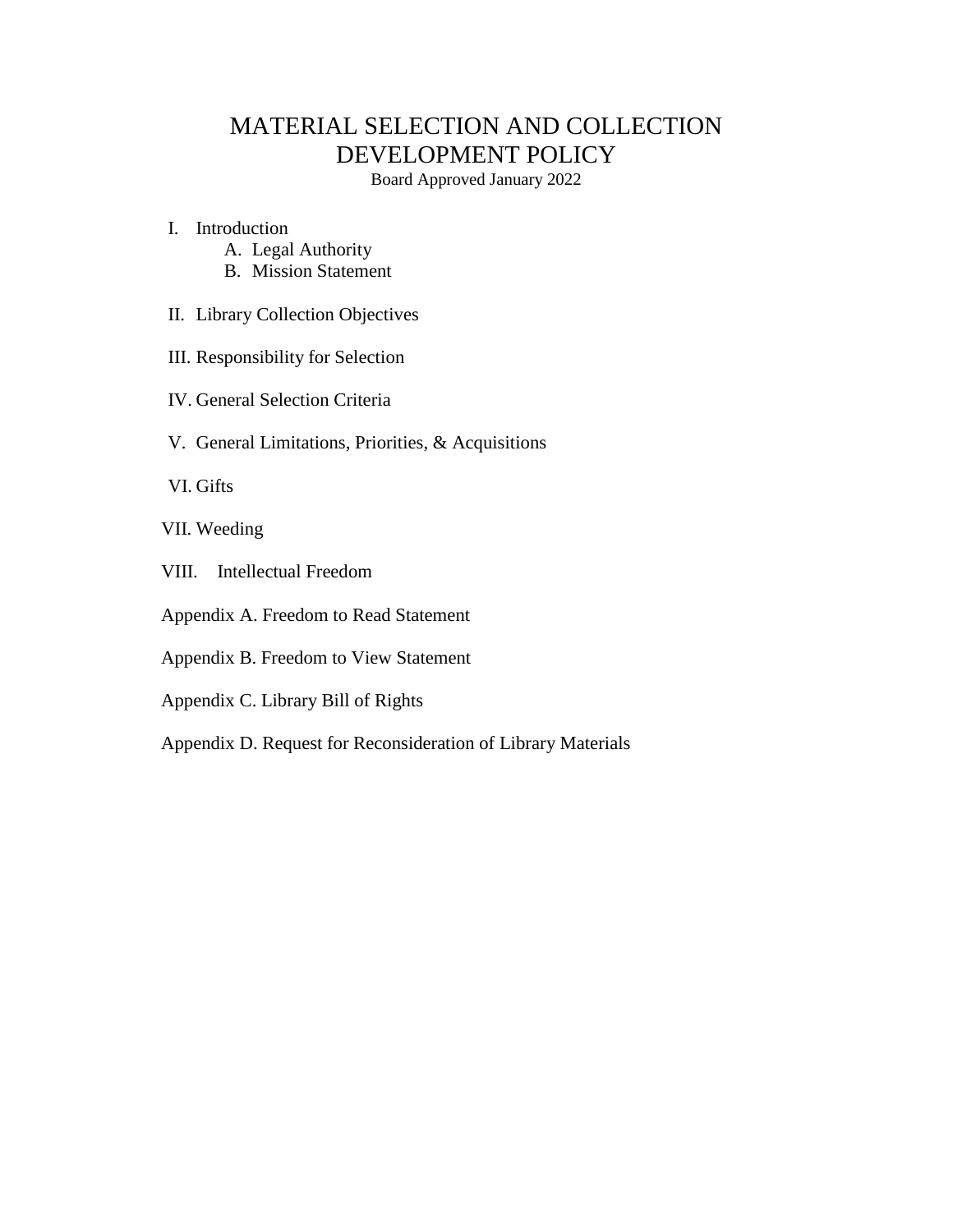### I. Introduction

#### A. Legal Authority

 The Paola Free Library is organized under the laws of Kansas and is authorized under K.S.A 12-1219 et. Seq....to acquire by purchase, gift or exchange, books, magazines, papers, printed materials, slide pictures, films, projection equipment, phonograph records, and other material and equipment deemed necessary by the board for the maintenance and extension of modern library services;. . .

#### B. Mission Statement

The Library's Mission Statement reads as follows:

 Paola Free Library is committed to providing free access to information, materials, and services in order to stimulate ideas, advance knowledge, and enhance the quality of life.

II. Library Collection Objectives

 The Paola Free Library selects, makes available, and promotes the use of library materials in various formats, that:

- A. Meet the information needs of the community
- B. Meet the recreational needs of the community
- C. Meet the educational needs of the community
- D. Reflect a variety of opinions on a subject
- E. Provide employment-seeking information
- F. Enhance job-related knowledge and skills
- G. Increase knowledge of and participation in the affairs of the community, state, nation, and world.
- H. Contain content that is timely or timeless, authoritative, and of significant subject matter.
- I. Is of immediate or anticipated interest to individuals or to the community as indicated by patron requests, circulation history of the author's previous works, or publicity.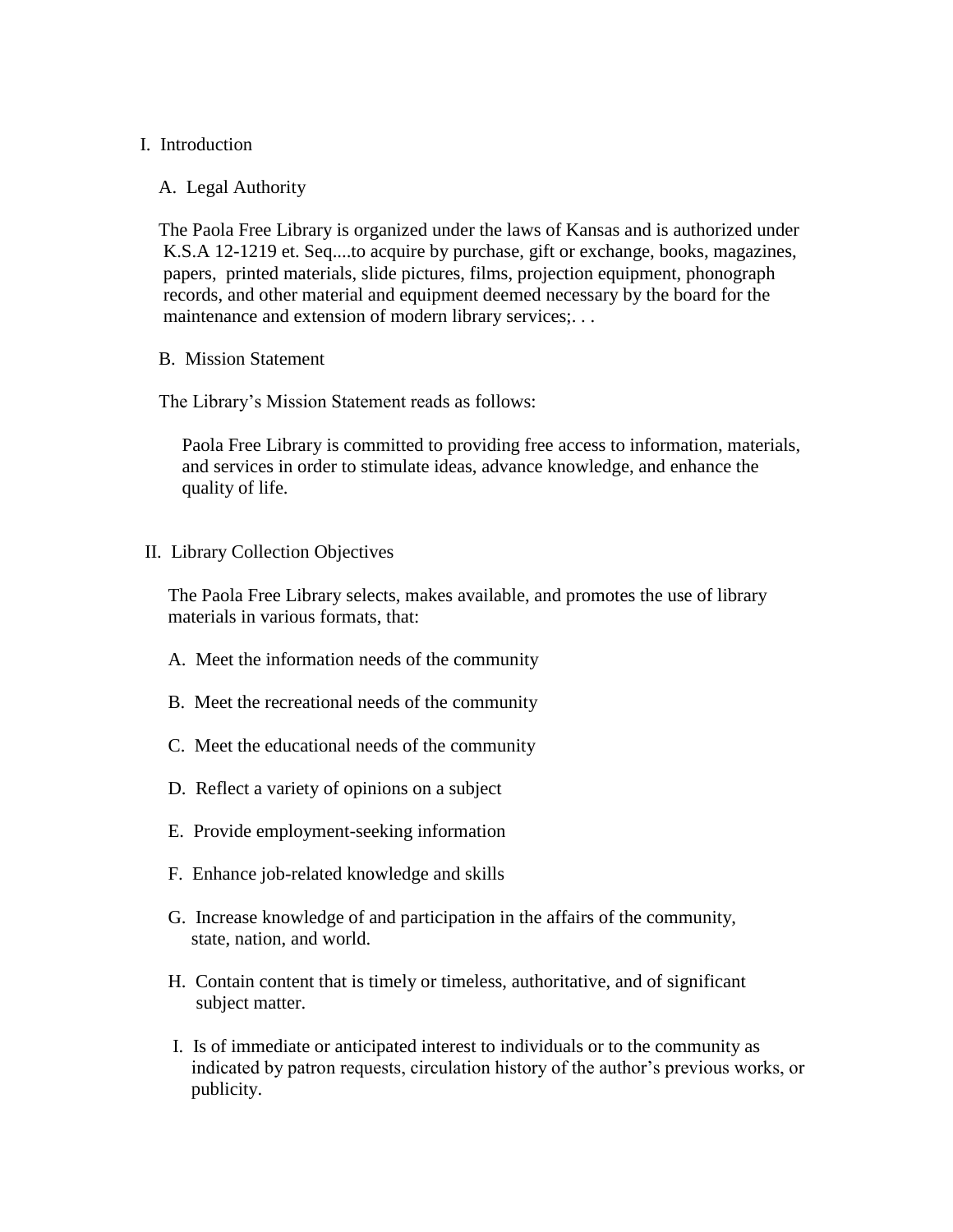- J. Include the widest possible coverage of subjects and viewpoints consistent with the needs of the community, the budget available, and the defined limits of the collection.
- III. Responsibility for Selection

 The responsibility for the collection development policy lies with the Board of Trustees of the Paola Free Library. The Board delegates to the Library Director and other staff members designated by the Director, the responsibility of selection of materials and development of the collection.

IV. General Selection Criteria

 The following general criteria are used in selecting materials for purchase by the Paola Free Library:

- A. Examination of existing materials in the collection on the same subject
- B. Reputation of the author, illustrator, publisher or producer.
- C. Suitability of subject, style, and reading level for intended audience
- D. Current appeal and popular demand
- E. Present and potential relevance to the community needs
- F. Availability or scarcity of materials on the subject
- G. Value of material in relation to durability and price
- H. Compliance with stated collection objectives
- V. General Limitations, Priorities & Acquisitions
	- A. Materials not Purchased

 The following materials will not be purchased: Slides, 16mm films, artworks, textbooks, workbooks, adult level abridged books, outdated formats such as VHS or Audio Cassette (unless they are the only format available and the information within is deemed to be necessary to have in our collection). Some donated textbooks may be added to the collection if determined to be helpful in meeting the needs of the patrons (math, English, foreign language, etc.)

B. Replacement and Duplicates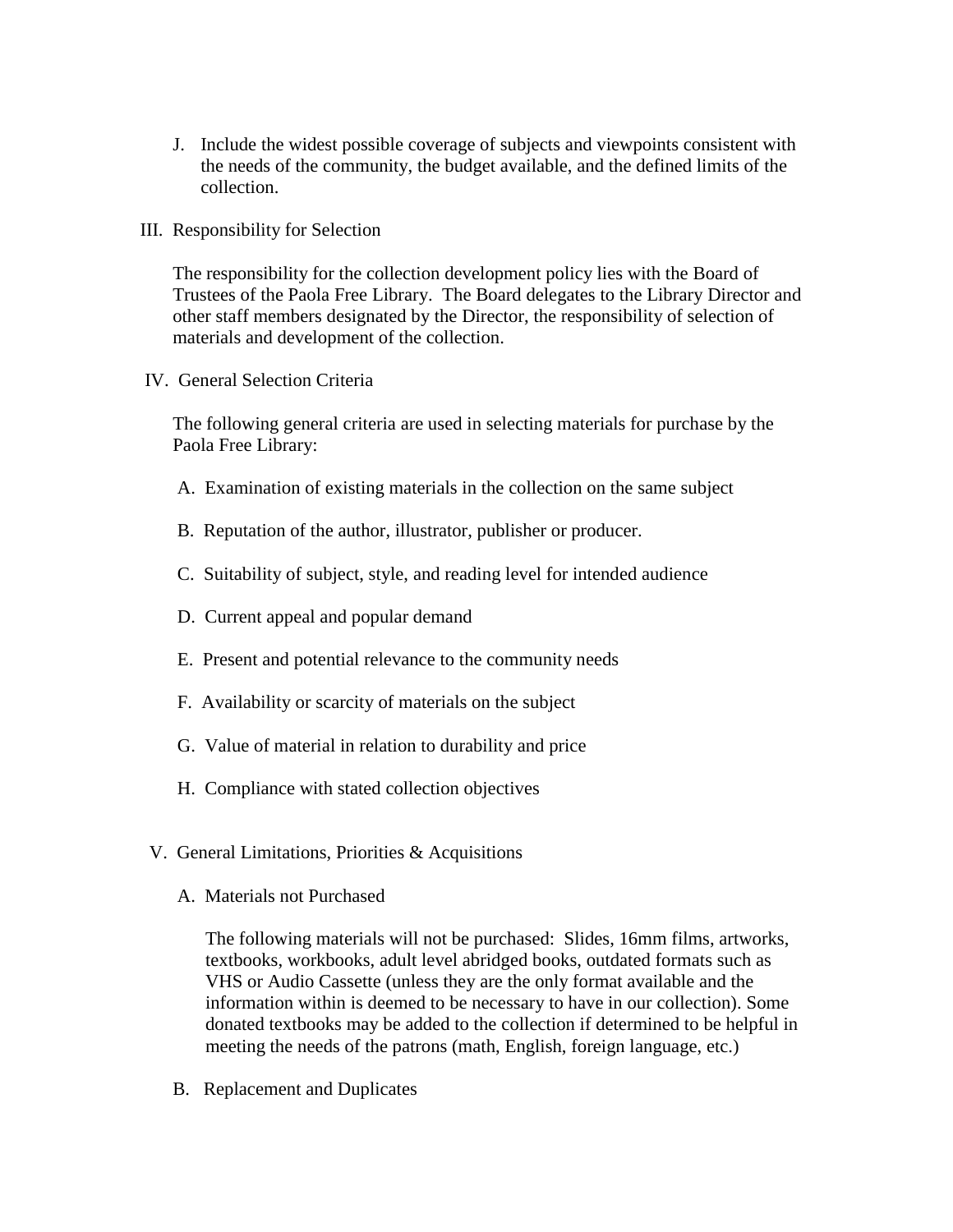Guidelines for replacements or purchase of duplicate copies may include the following:

- 1. The number of copies available. If a copy is lost or missing, the library may decide not to replace it if it owns another copy.
- 2. The coverage the library has on the subject. If a large collection exists in a particular subject area, a particular title may not need to be replaced.
- 3. The amount of similar material available. If a large number of books are continually published on a particular subject, the library may replace a missing title with something more current.
- 4. The demand for material in that subject area. The subject may be so popular that the library replaces the title at once.
- 5. The availability of particular title. If a title is out-of-print and expensive to replace, the library will not replace.
- 6. If the budget permits, when requests or reserves for a title reaches six (6) a duplicate copy will be ordered. Generally, there should be one copy available for every five (5) requests for a book. The person responsible for ordering materials will consider if popularity of author or subject dictates ordering two or more copies with the initial order.

## VI. Gifts

Gifts or donations of books or other materials are accepted with the understanding that they may be used or disposed of as the library determines is appropriate. Determining "appropriate" means using the same criteria set forth in this policy for the purchase of library materials. Books that are not added to the collection will be given to the Friends of the Paola Free Library for resale.

### IX. Weeding

- A. Paola Free Library has a continuous weeding program.
	- 1. Approximately once a month specific sections of the entire collection should be evaluated for their content. Materials will be weeded by following the MUSTY acronym, a concept from the CREW method of weeding. MUSTY stands for 5 negative factors which frequently ruin a book's usefulness and mark it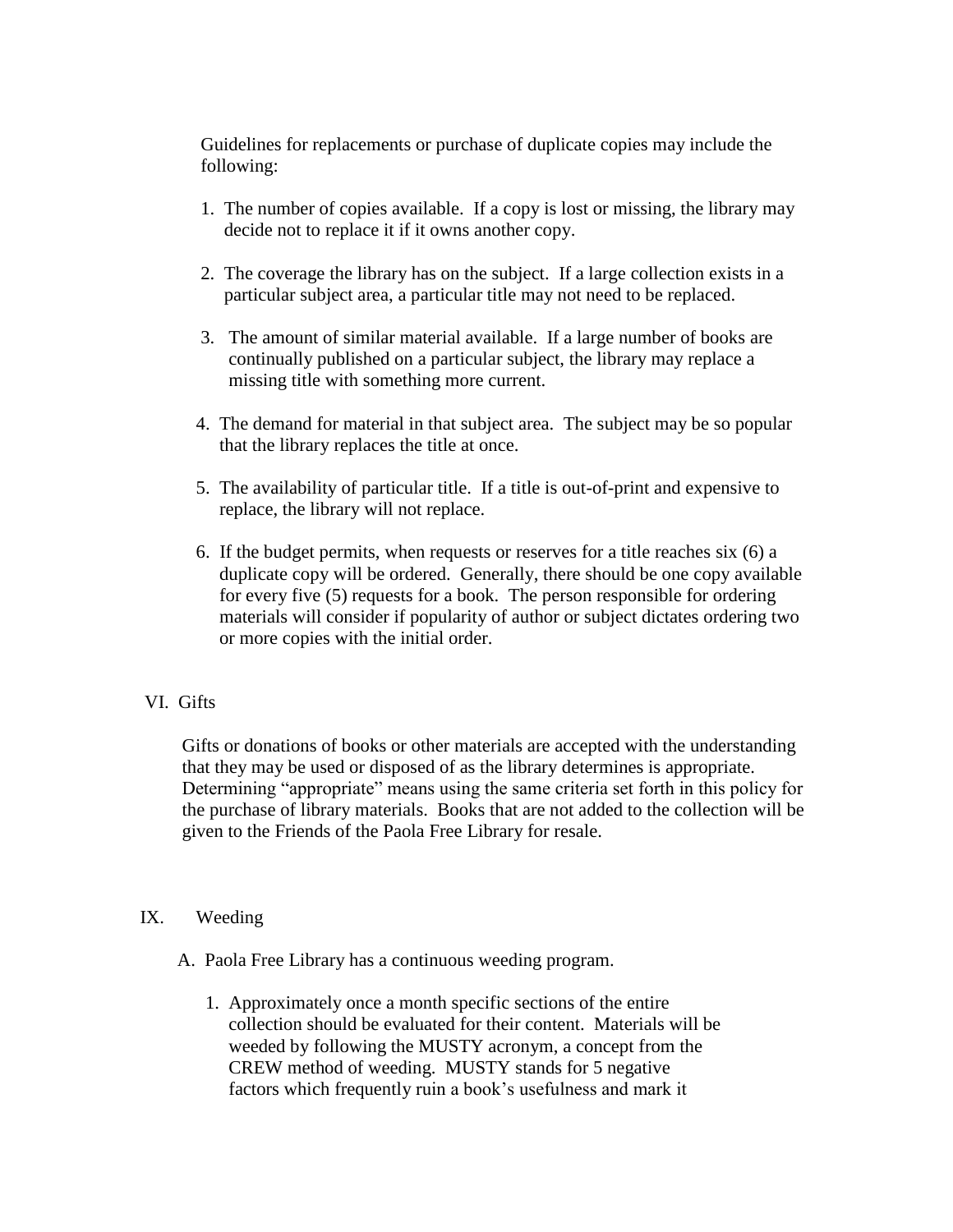for weeding.

| $M =$ Misleading (and/or factually inaccurate)                                                              |
|-------------------------------------------------------------------------------------------------------------|
| $U = Ugly$ (worn and beyond mending or rebinding)                                                           |
| $S =$ Superseded (by a truly new edition or by a much<br>better book on the subject)                        |
| $T = Trivial$ (of no discernible literary or scientific merit)                                              |
| $Y = Your$ collection has no use for this book (irrelevant<br>to the needs and interests of your community) |

 2. This Library will use the following guidelines when weeding materials to determine whether the subject matter is outdated.

 These are guidelines based upon subjects in the broadest possible sense. Actual practice always depends upon use, condition, specific item and the mission of the library.

| <b>CLASS</b> | <b>SUBJECT</b>            | <b>LIKELY LIFE</b> |
|--------------|---------------------------|--------------------|
| 001.6        | Computer science          | 3 years            |
| 001.9        | Controversial knowledge   | use?               |
| 020          | Library science           | 10 years           |
| 030          | Encyclopedias             | 5 years            |
| Other 000's  |                           | $5-10$ years       |
| $100$ 's     | Philosophy                | use? indefinite    |
| 133          | Parapsychology            | use? indefinite    |
| 150          | Psychology                | 10 years           |
| 200's        | Religion                  | use? 10 years      |
| 300's        | Sociology                 | 5-7 years          |
| 310          | Almanacs, yearbooks       | 2 years reference  |
|              | (older ones-historic use) |                    |
| 320          | Political science         | 5 years            |
| 330          | Economics                 | 5 years            |
| 340          | Law                       | 5 years/current    |
| 350          | Public administration     | 10 years           |
| 360          | Social problems           | 10 years           |
| 370          | Education                 | 10 years           |
| 380          | Commerce/transportation   | 10 years           |
| 390          | Folklore, costumes        | indefinite         |
|              |                           |                    |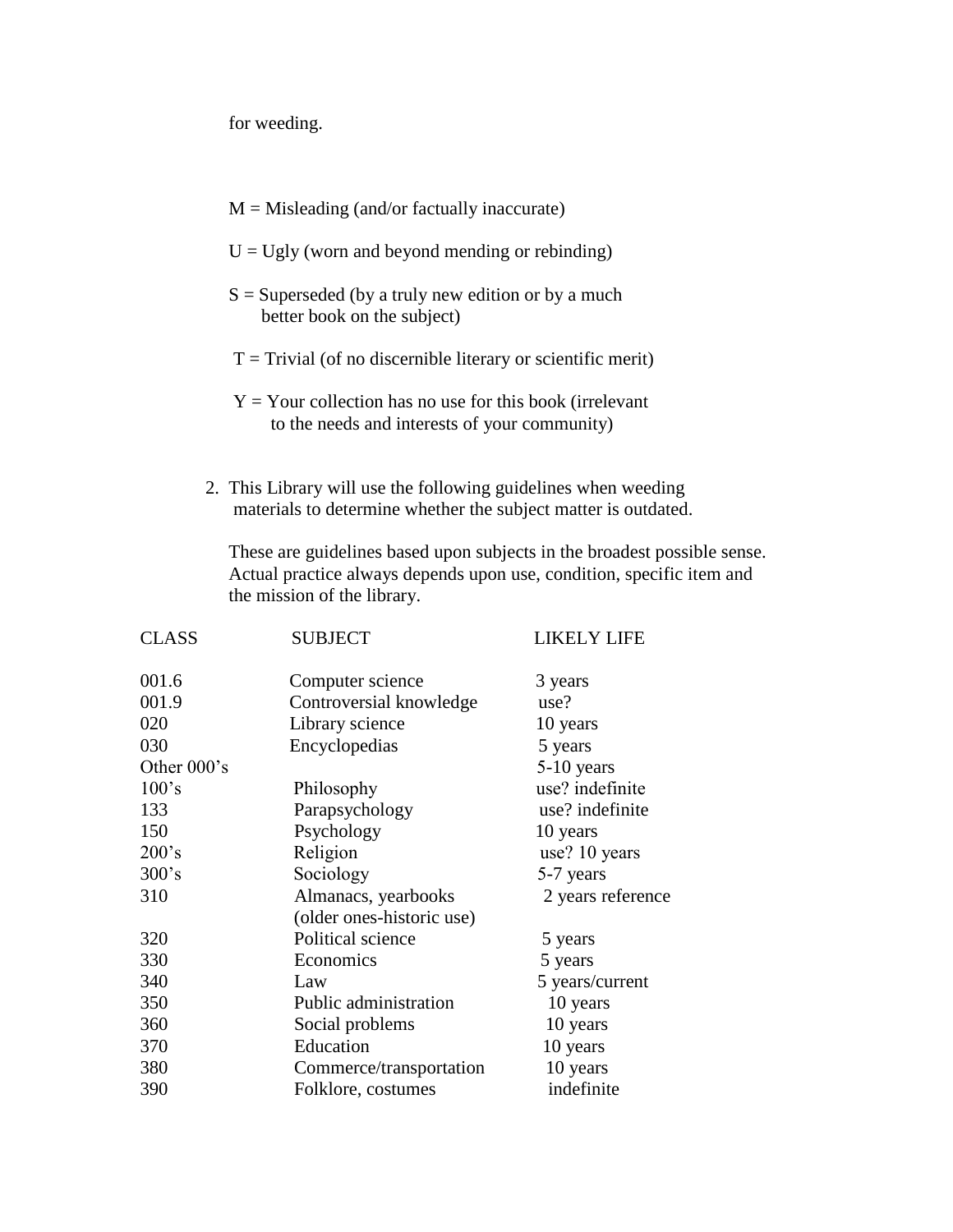| 395      | Etiquette                      | 5 years         |
|----------|--------------------------------|-----------------|
| 400's    | Languages                      | 10 years        |
| 500's    | Science and math               | 10 years        |
| 600's    | Agriculture, engineering, etc. | 10 years        |
| 610      | Medicine                       | 5 years         |
| 700's    | Art, sports, music             | indefinite      |
| $745$ 's | Crafts                         | indefinite      |
| 770's    | Photography                    | 5 years         |
| 800's    | Literature                     | use? indefinite |
| 900's    | History                        | use? 15 years   |
| 910's    | Travel                         | 5 years         |
|          |                                |                 |

Adapted from *Nonfiction Collection Guidelines for Smaller Libraries* and *Evaluating and Weeding Collections in small and Medium-sized Public Libraries: The Crew Manual*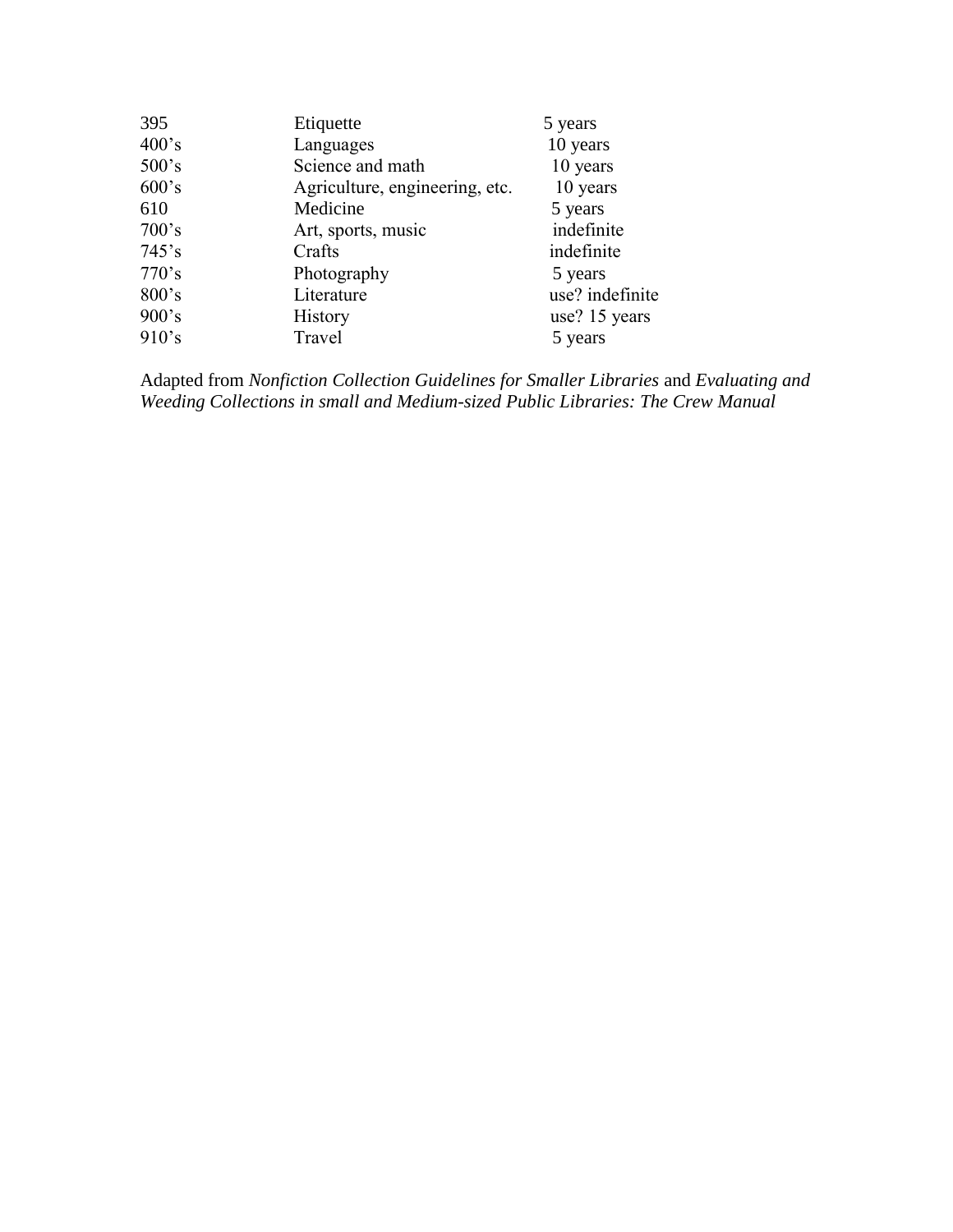## VIII. Intellectual Freedom

The Paola Free Library adheres to and wholly supports the "Freedom to Read" and "Freedom to View" statements and the "Library Bill of Rights," all of which are considered part of the collection development policy.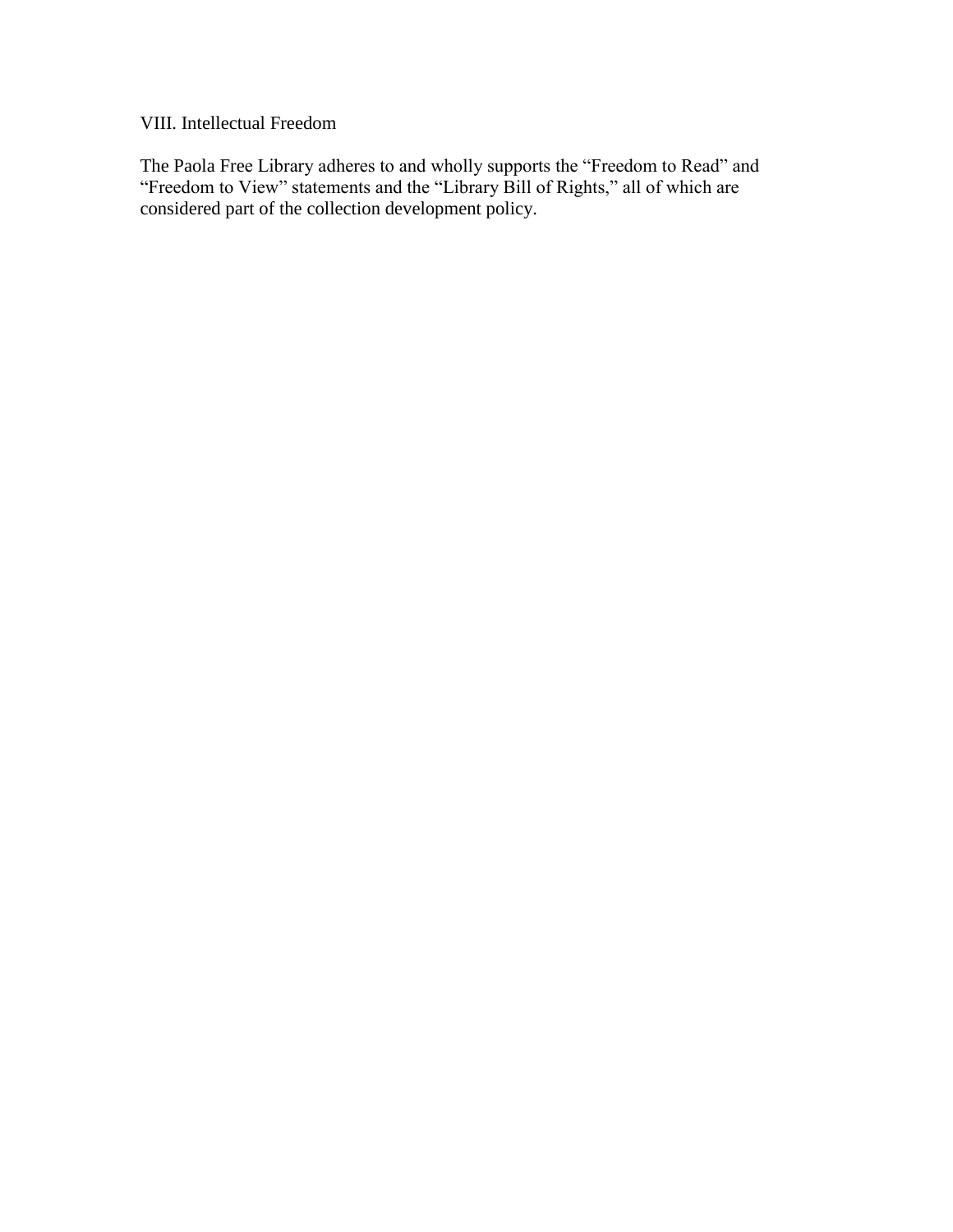

## **The Freedom to Read Statement**

The freedom to read is essential to our democracy. It is continuously under attack. Private groups and public authorities in various parts of the country are working to remove or limit access to reading materials, to censor content in schools, to label "controversial" views, to distribute lists of "objectionable" books or authors, and to purge libraries. These actions apparently rise from a view that our national tradition of free expression is no longer valid; that censorship and suppression are needed to counter threats to safety or national security, as well as to avoid the subversion of politics and the corruption of morals. We, as individuals devoted to reading and as librarians and publishers responsible for disseminating ideas, wish to assert the public interest in the preservation of the freedom to read.

Most attempts at suppression rest on a denial of the fundamental premise of democracy: that the ordinary individual, by exercising critical judgment, will select the good and reject the bad. We trust Americans to recognize propaganda and misinformation, and to make their own decisions about what they read and believe. We do not believe they are prepared to sacrifice their heritage of a free press in order to be "protected" against what others think may be bad for them. We believe they still favor free enterprise in ideas and expression.

These efforts at suppression are related to a larger pattern of pressures being brought against education, the press, art and images, films, broadcast media, and the Internet. The problem is not only one of actual censorship. The shadow of fear cast by these pressures leads, we suspect, to an even larger voluntary curtailment of expression by those who seek to avoid controversy or unwelcome scrutiny by government officials.

Such pressure toward conformity is perhaps natural to a time of accelerated change. And yet suppression is never more dangerous than in such a time of social tension. Freedom has given the United States the elasticity to endure strain. Freedom keeps open the path of novel and creative solutions, and enables change to come by choice. Every silencing of a heresy, every enforcement of an orthodoxy, diminishes the toughness and resilience of our society and leaves it the less able to deal with controversy and difference.

Now as always in our history, reading is among our greatest freedoms. The freedom to read and write is almost the only means for making generally available ideas or manners of expression that can initially command only a small audience. The written word is the natural medium for the new idea and the untried voice from which come the original contributions to social growth. It is essential to the extended discussion that serious thought requires, and to the accumulation of knowledge and ideas into organized collections.

We believe that free communication is essential to the preservation of a free society and a creative culture. We believe that these pressures toward conformity present the danger of limiting the range and variety of inquiry and expression on which our democracy and our culture depend. We believe that every American community must jealously guard the freedom to publish and to circulate, in order to preserve its own freedom to read. We believe that publishers and librarians have a profound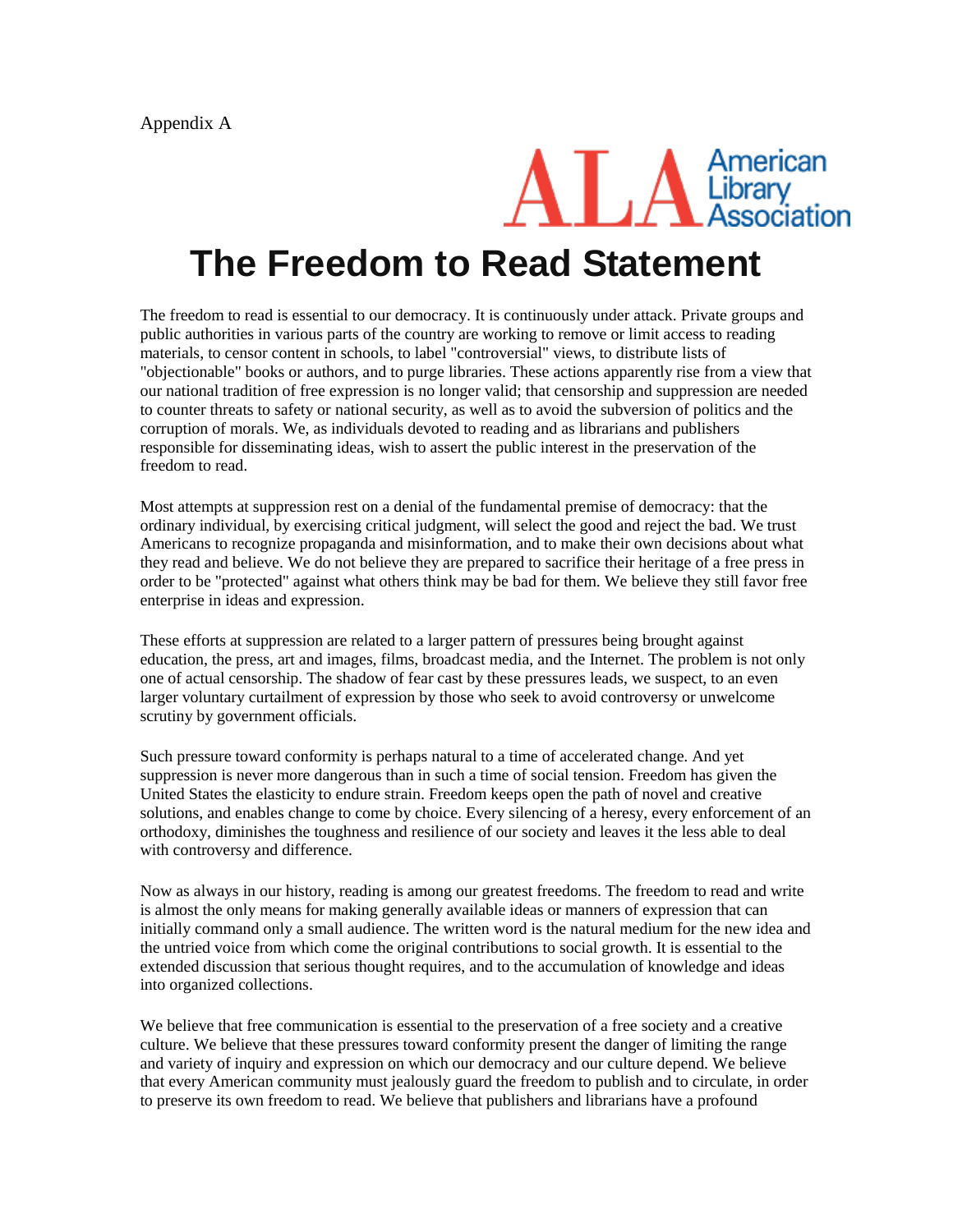responsibility to give validity to that freedom to read by making it possible for the readers to choose freely from a variety of offerings.

The freedom to read is guaranteed by the Constitution. Those with faith in free people will stand firm on these constitutional guarantees of essential rights and will exercise the responsibilities that accompany these rights.

We therefore affirm these propositions:

1. *It is in the public interest for publishers and librarians to make available the widest diversity of views and expressions, including those that are unorthodox, unpopular, or considered dangerous by the majority.*

Creative thought is by definition new, and what is new is different. The bearer of every new thought is a rebel until that idea is refined and tested. Totalitarian systems attempt to maintain themselves in power by the ruthless suppression of any concept that challenges the established orthodoxy. The power of a democratic system to adapt to change is vastly strengthened by the freedom of its citizens to choose widely from among conflicting opinions offered freely to them. To stifle every nonconformist idea at birth would mark the end of the democratic process. Furthermore, only through the constant activity of weighing and selecting can the democratic mind attain the strength demanded by times like these. We need to know not only what we believe but why we believe it.

2. *Publishers, librarians, and booksellers do not need to endorse every idea or presentation they make available. It would conflict with the public interest for them to establish their own political, moral, or aesthetic views as a standard for determining what should be published or circulated.*

Publishers and librarians serve the educational process by helping to make available knowledge and ideas required for the growth of the mind and the increase of learning. They do not foster education by imposing as mentors the patterns of their own thought. The people should have the freedom to read and consider a broader range of ideas than those that may be held by any single librarian or publisher or government or church. It is wrong that what one can read should be confined to what another thinks proper.

3. *It is contrary to the public interest for publishers or librarians to bar access to writings on the basis of the personal history or political affiliations of the author.*

No art or literature can flourish if it is to be measured by the political views or private lives of its creators. No society of free people can flourish that draws up lists of writers to whom it will not listen, whatever they may have to say.

4. There is no place in our society for efforts to coerce the taste of others, to confine adults to *the reading matter deemed suitable for adolescents, or to inhibit the efforts of writers to achieve artistic expression.*

To some, much of modern expression is shocking. But is not much of life itself shocking? We cut off literature at the source if we prevent writers from dealing with the stuff of life. Parents and teachers have a responsibility to prepare the young to meet the diversity of experiences in life to which they will be exposed, as they have a responsibility to help them learn to think critically for themselves. These are affirmative responsibilities, not to be discharged simply by preventing them from reading works for which they are not yet prepared. In these matters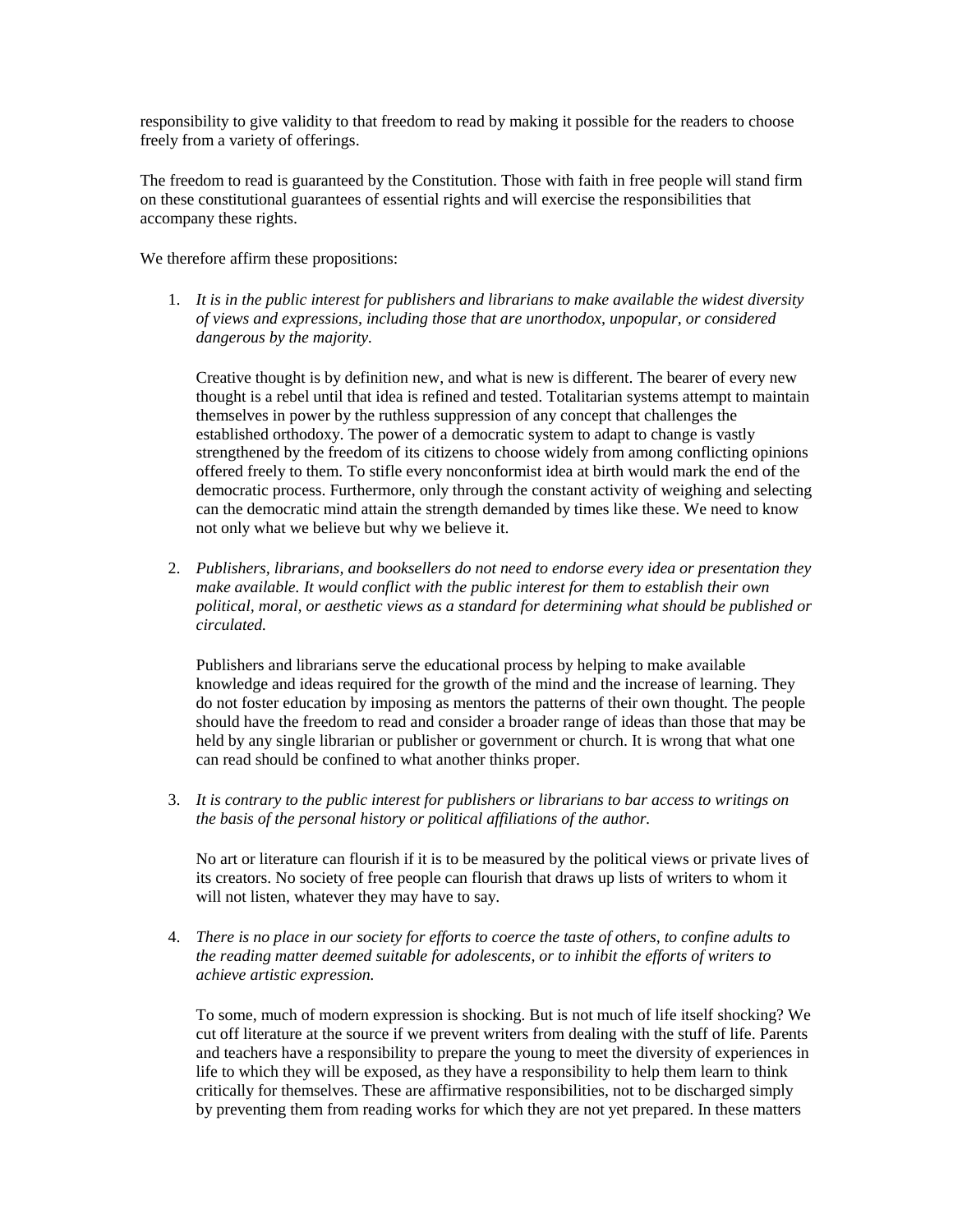values differ, and values cannot be legislated; nor can machinery be devised that will suit the demands of one group without limiting the freedom of others.

5. *It is not in the public interest to force a reader to accept the prejudgment of a label characterizing any expression or its author as subversive or dangerous.*

The ideal of labeling presupposes the existence of individuals or groups with wisdom to determine by authority what is good or bad for others. It presupposes that individuals must be directed in making up their minds about the ideas they examine. But Americans do not need others to do their thinking for them.

6. *It is the responsibility of publishers and librarians, as guardians of the people's freedom to read, to contest encroachments upon that freedom by individuals or groups seeking to impose their own standards or tastes upon the community at large; and by the government whenever it seeks to reduce or deny public access to public information.*

It is inevitable in the give and take of the democratic process that the political, the moral, or the aesthetic concepts of an individual or group will occasionally collide with those of another individual or group. In a free society individuals are free to determine for themselves what they wish to read, and each group is free to determine what it will recommend to its freely associated members. But no group has the right to take the law into its own hands, and to impose its own concept of politics or morality upon other members of a democratic society. Freedom is no freedom if it is accorded only to the accepted and the inoffensive. Further, democratic societies are more safe, free, and creative when the free flow of public information is not restricted by governmental prerogative or self-censorship.

7. *It is the responsibility of publishers and librarians to give full meaning to the freedom to read by providing books that enrich the quality and diversity of thought and expression. By the exercise of this affirmative responsibility, they can demonstrate that the answer to a "bad" book is a good one, the answer to a "bad" idea is a good one.*

The freedom to read is of little consequence when the reader cannot obtain matter fit for that reader's purpose. What is needed is not only the absence of restraint, but the positive provision of opportunity for the people to read the best that has been thought and said. Books are the major channel by which the intellectual inheritance is handed down, and the principal means of its testing and growth. The defense of the freedom to read requires of all publishers and librarians the utmost of their faculties, and deserves of all Americans the fullest of their support.

We state these propositions neither lightly nor as easy generalizations. We here stake out a lofty claim for the value of the written word. We do so because we believe that it is possessed of enormous variety and usefulness, worthy of cherishing and keeping free. We realize that the application of these propositions may mean the dissemination of ideas and manners of expression that are repugnant to many persons. We do not state these propositions in the comfortable belief that what people read is unimportant. We believe rather that what people read is deeply important; that ideas can be dangerous; but that the suppression of ideas is fatal to a democratic society. Freedom itself is a dangerous way of life, but it is ours.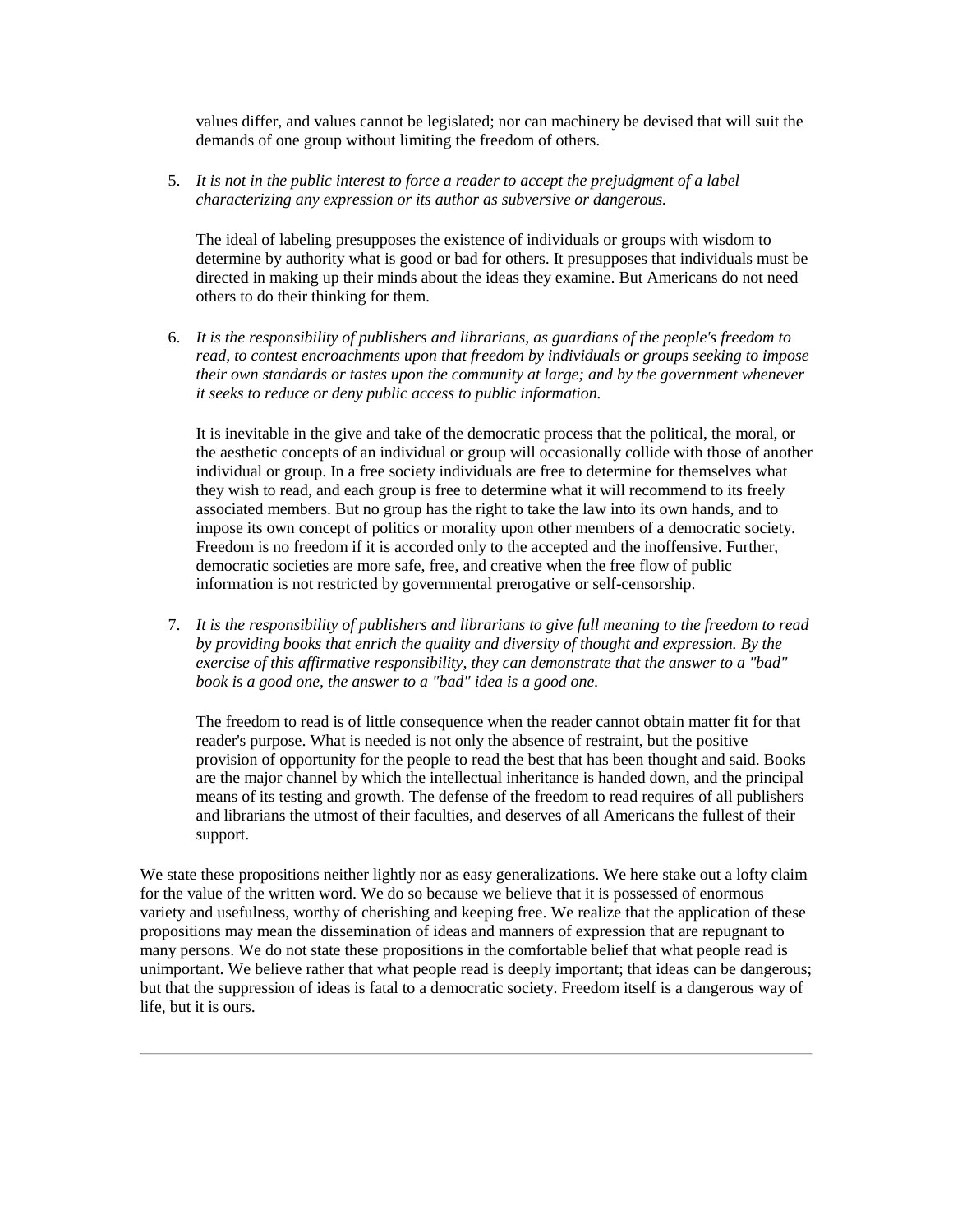This statement was originally issued in May of 1953 by the Westchester Conference of the American Library Association and the American Book Publishers Council, which in 1970 consolidated with the American Educational Publishers Institute to become the Association of American Publishers.

Adopted June 25, 1953, by the ALA Council and the AAP Freedom to Read Committee; amended January 28, 1972; January 16, 1991; July 12, 2000; June 30, 2004.

*A Joint Statement by:*

American Library [Association](https://www.ala.org/) [Association](http://www.publishers.org/) of American Publishers

*Subsequently endorsed by:*

American [Booksellers](http://www.bookweb.org/abfe) for Free Expression The [Association](http://www.aaupnet.org/) of American University Presses The [Children's](http://www.cbcbooks.org/) Book Council Freedom to Read [Foundation](http://www.ftrf.org/) National [Association](http://www.nacs.org/) of College Stores National Coalition Against [Censorship](http://www.ncac.org/) National Council of [Teachers](http://www.ncte.org/) of English The Thomas Jefferson Center for the Protection of Free Expression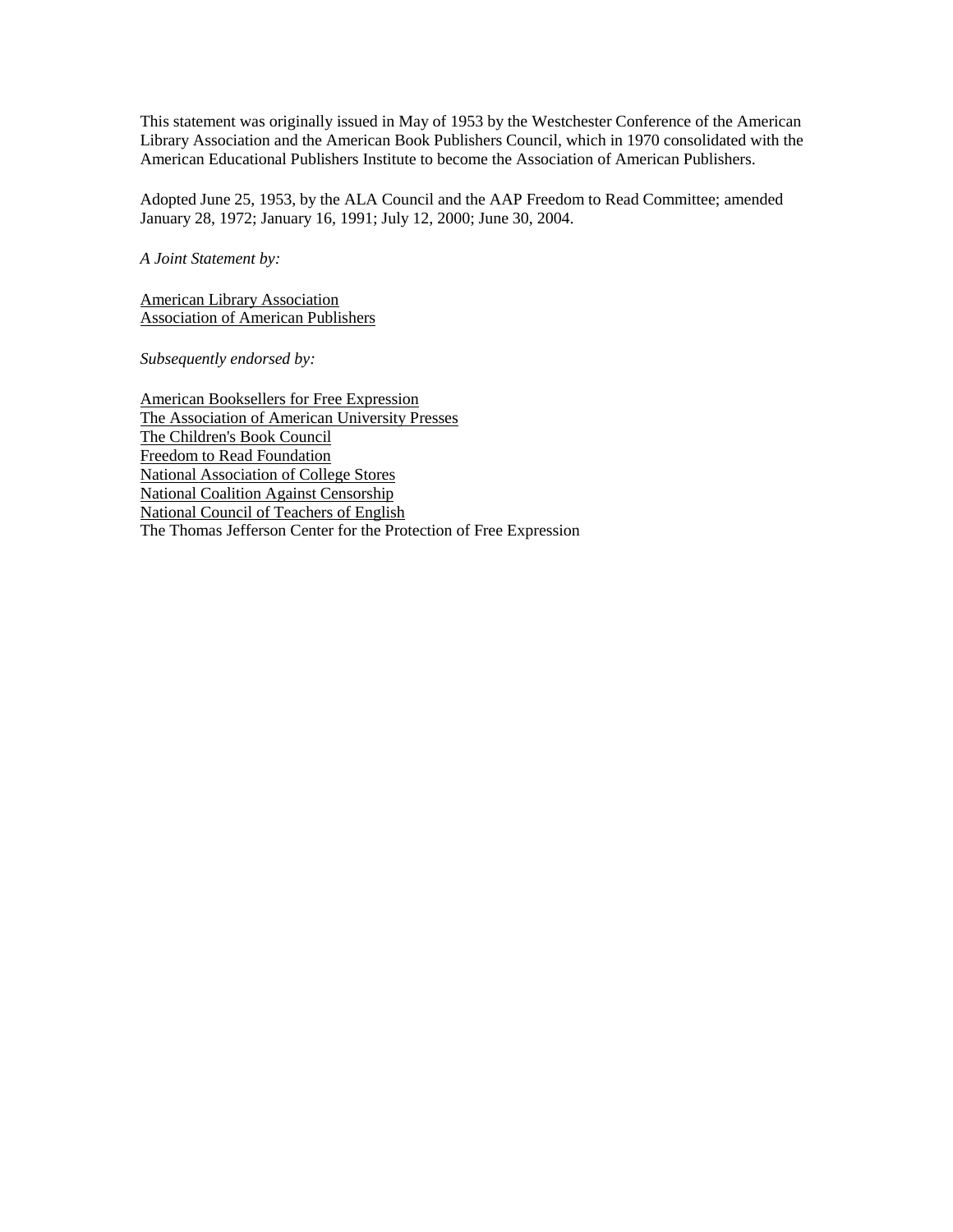

# **Freedom to View Statement**

The **FREEDOM TO VIEW**, along with the freedom to speak, to hear, and to read, is protected by the First Amendment to the Constitution of the United States. In a free society, there is no place for censorship of any medium of expression. Therefore these principles are affirmed:

- 1. To provide the broadest access to film, video, and other audiovisual materials because they are a means for the communication of ideas. Liberty of circulation is essential to insure the constitutional guarantee of freedom of expression.
- 2. To protect the confidentiality of all individuals and institutions using film, video, and other audiovisual materials.
- 3. To provide film, video, and other audiovisual materials which represent a diversity of views and expression. Selection of a work does not constitute or imply agreement with or approval of the content.
- 4. To provide a diversity of viewpoints without the constraint of labeling or prejudging film, video, or other audiovisual materials on the basis of the moral, religious, or political beliefs of the producer or filmmaker or on the basis of controversial content.
- 5. To contest vigorously, by all lawful means, every encroachment upon the public's freedom to view.

This statement was originally drafted by the Freedom to View Committee of the American Film and Video Association (formerly the Educational Film Library Association) and was adopted by the AFVA Board of Directors in February 1979. This statement was updated and approved by the AFVA Board of Directors in 1989.

#### **Endorsed January 10, 1990, by the ALA Council**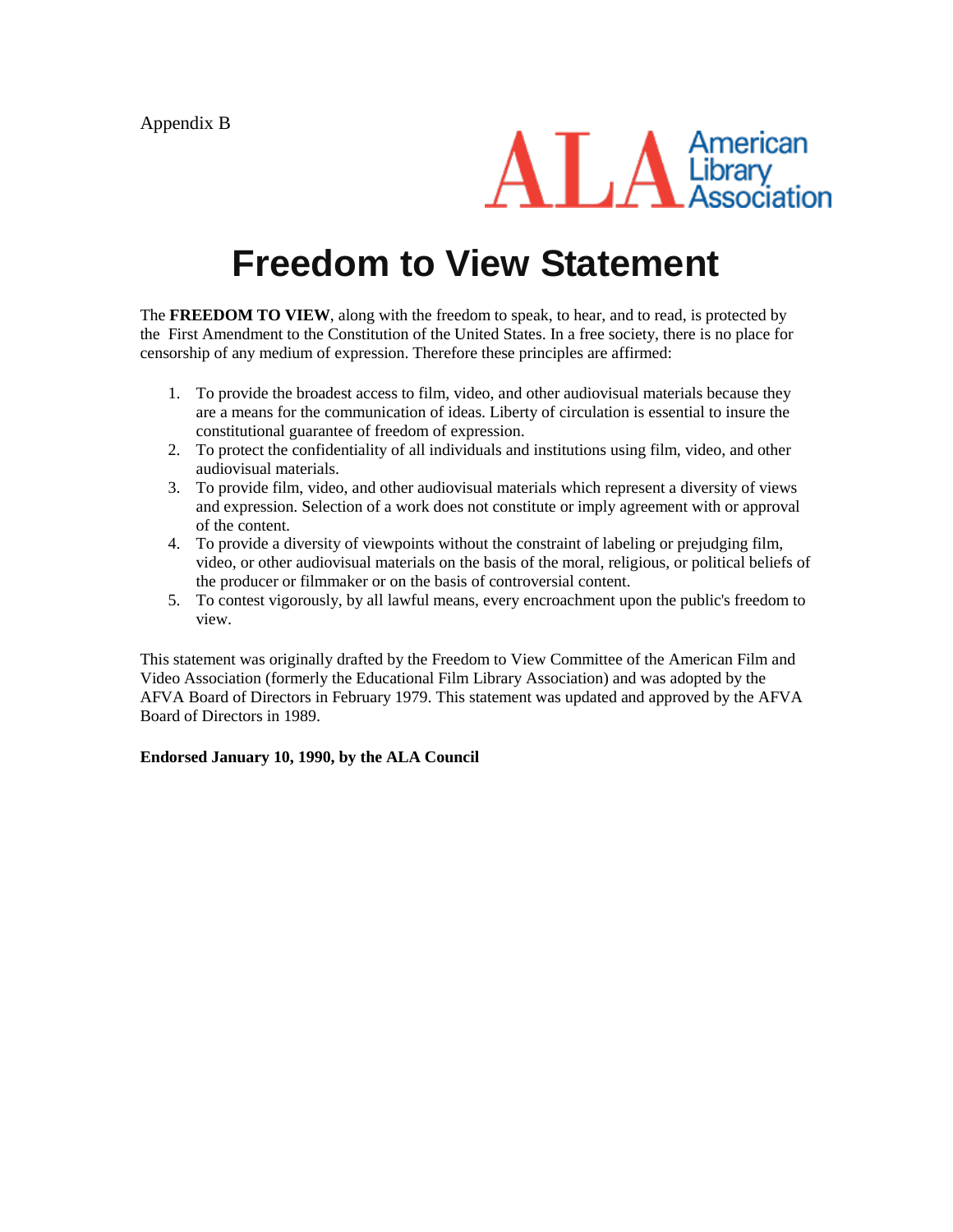Appendix C



# **Library Bill of Rights**

The American Library Association affirms that all libraries are forums for information and ideas, and that the following basic policies should guide their services.

I. Books and other library resources should be provided for the interest, information, and enlightenment of all people of the community the library serves. Materials should not be excluded because of the origin, background, or views of those contributing to their creation.

II. Libraries should provide materials and information presenting all points of view on current and historical issues. Materials should not be proscribed or removed because of partisan or doctrinal disapproval.

III. Libraries should challenge censorship in the fulfillment of their responsibility to provide information and enlightenment.

IV. Libraries should cooperate with all persons and groups concerned with resisting abridgment of free expression and free access to ideas.

V. A person's right to use a library should not be denied or abridged because of origin, age, background, or views.

VI. Libraries which make exhibit spaces and meeting rooms available to the public they serve should make such facilities available on an equitable basis, regardless of the beliefs or affiliations of individuals or groups requesting their use.

VII. All people, regardless of origin, age, background, or views, possess a right to privacy and confidentiality in their library use. Libraries should advocate for, educate about, and protect people's privacy, safeguarding all library use data, including personally identifiable information.

Adopted June 19, 1939, by the ALA Council; amended October 14, 1944; June 18, 1948; February 2, 1961; June 27, 1967; January 23, 1980; January 29, 2019.

Inclusion of "age" reaffirmed January 23, 1996.

Although the Articles of the *Library Bill of Rights* are unambiguous statements of basic principles that should govern the service of all libraries, questions do arise concerning application of these principles to specific library practices. See the documents designated by the Intellectual Freedom Committee as [Interpretations](http://www.ala.org/advocacy/intfreedom/librarybill/interpretations) of the Library Bill of Rights.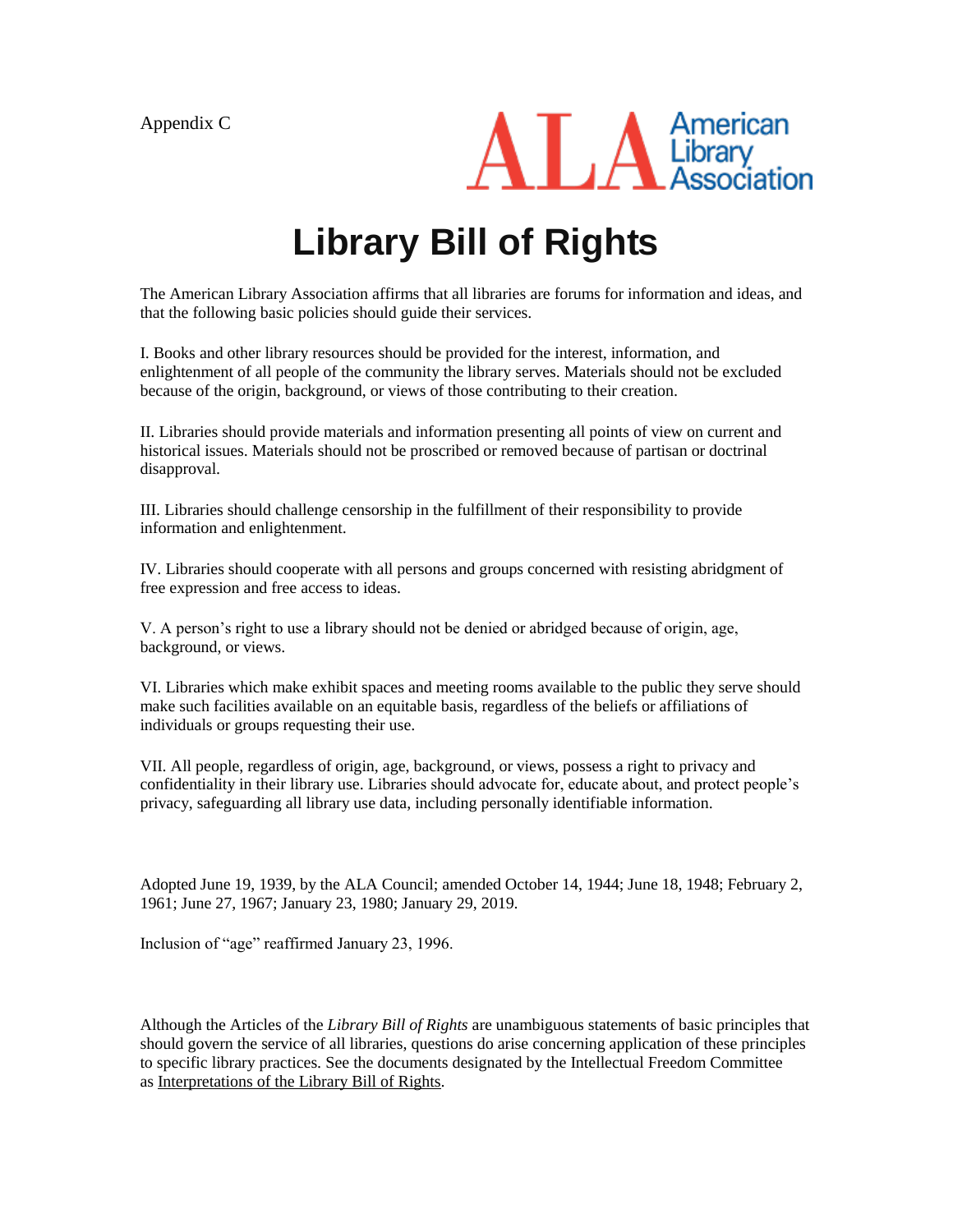### Appendix D

### REQUEST FOR RECONSIDERATION OF LIBRARY MATERIALS PROCESS

The following steps will be used when an individual feels that further action is necessary to address concerns about a library resource. For the duration of this process, the material in question will remain in circulation in the library collection.

- 1. A concerned patron who is dissatisfied with earlier informal discussions will be offered a packet of materials that includes the library's mission statement, selection policy, reconsideration form, and the Library Bill of Rights.
- 2. Patrons are required to complete and submit a reconsideration form to the library director.
- 3. The director, with appropriate professional staff, will review the reconsideration form and the material in question, to consider whether its selection follows the criteria stated in the collection policy.
- 4. Within 30 business days, the director will make a decision and send a letter to the concerned person who requested the reconsideration, stating the reasons for the decision.
- 5. If the individual is not satisfied with the decision, a written appeal may be submitted within 10 business days to the Board of Trustees.
- 6. If the board plans to address the appeal at their regular board meeting, the individual will be notified of when and where the meeting will be held.
- 7. The Board of Trustees reserves the right to limit the length of public comments to 5 minutes per person.
- 8. The decision of the board is final.